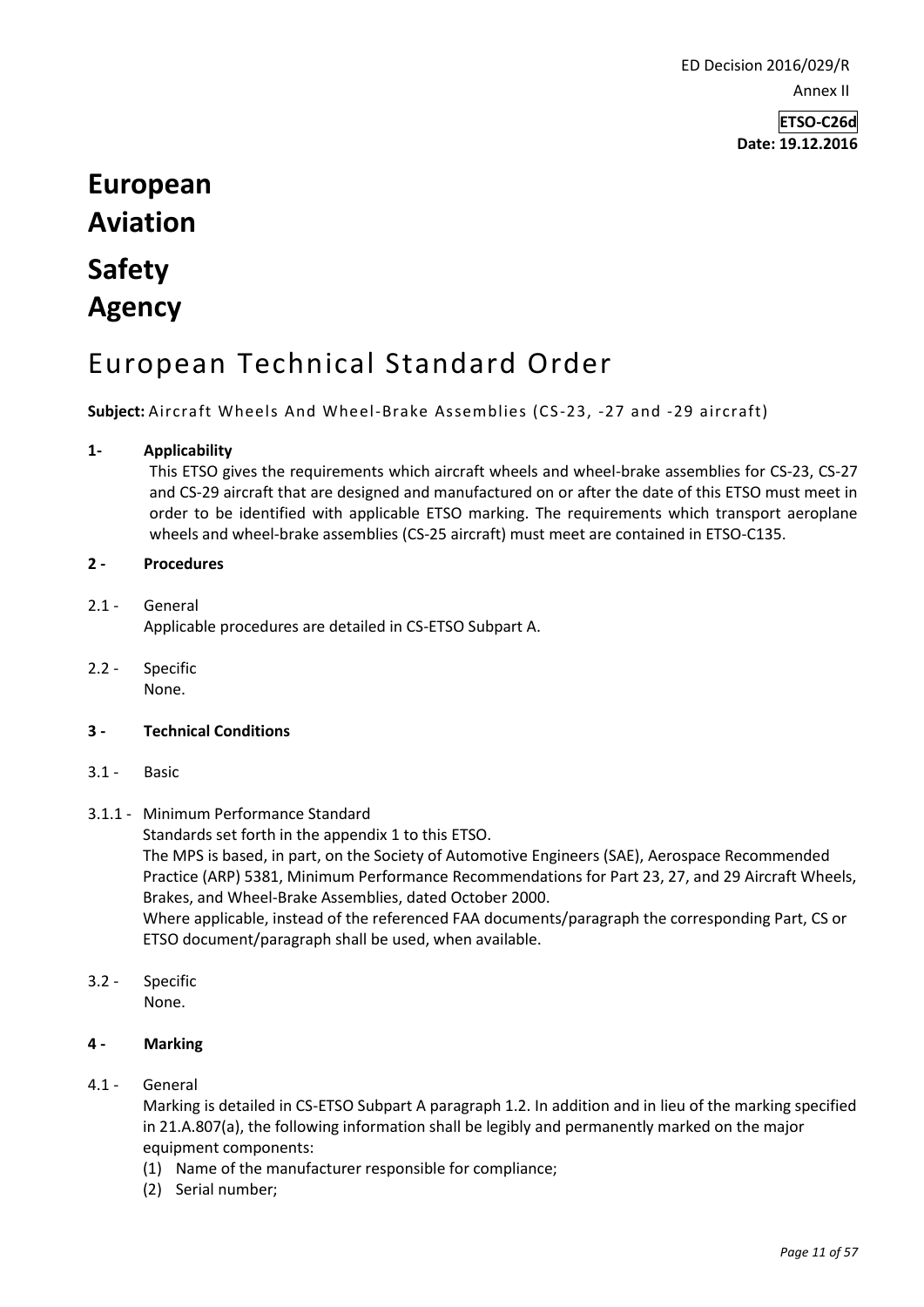ED Decision 2016/029/R Annex II

> **ETSO-C26d Date: 19.12.2016**

- (3) Part number;
- (4) Applicable ETSO number;
- (5) Rim size (this marking applies to wheels only);
- (6) Hydraulic fluid specification (this marking applies to hydraulic brakes only).
- 4.2- Specific

None.

#### **5 - Availability of Referenced Document**

Copies of SAE ARP5381 may be purchased from the Society of Automotive Engineers Inc., Department 331, 400 Commonwealth Drive, Warrendale, PA 15096-0001. Copies also can be obtained through the SAE Internet website at: [www.sae.org.](http://www.sae.org/)